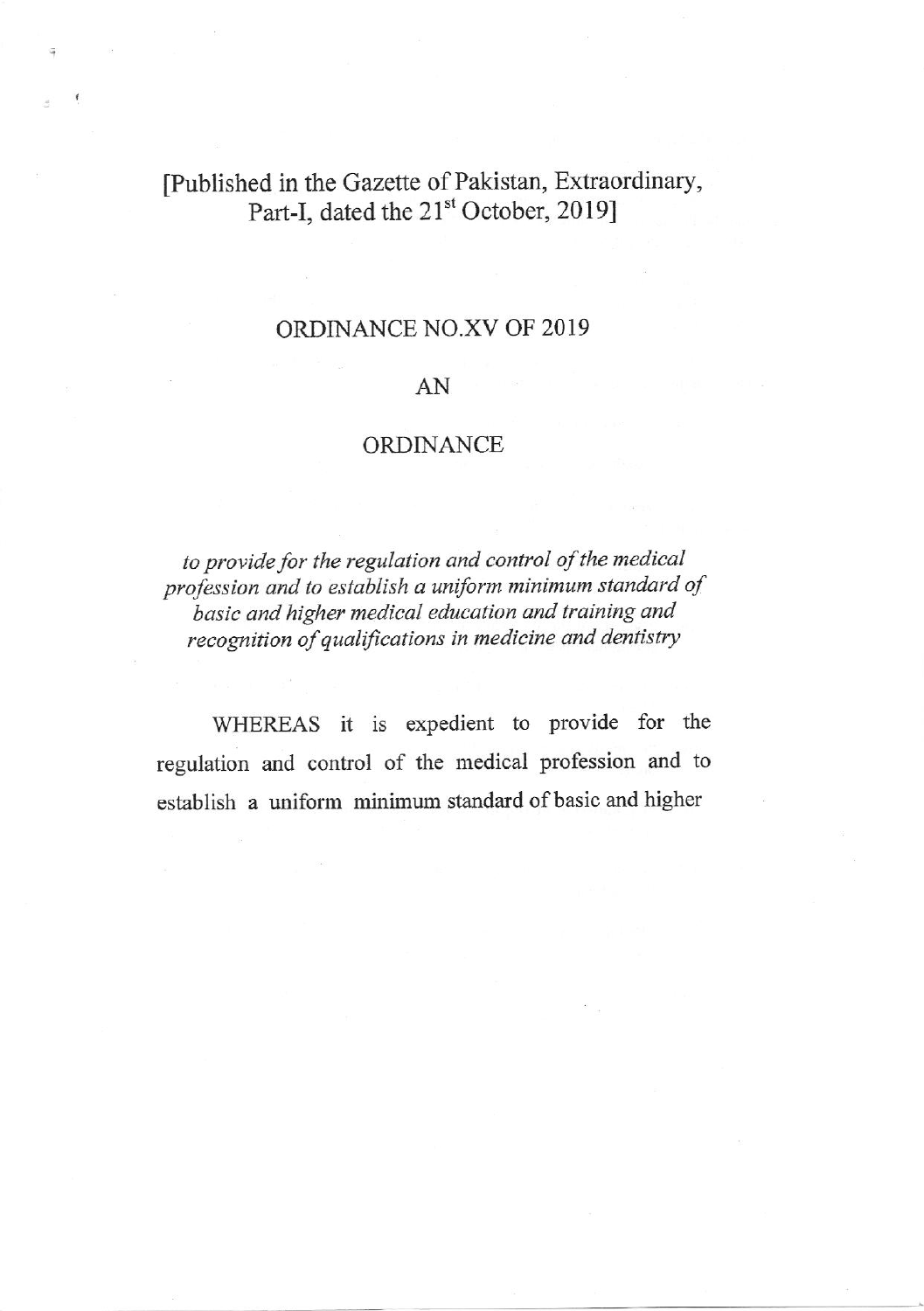medical education and training, and recognition of qualifications in medicine and dentistry;

AND WHEREAS, the Senate and the National Assembly are not in session and the President of Islamic Republic of Paksitan is satisfied that circumstances exist which render it necessary to take immediate action;

NOW, THEREFORE, in exercise of powers conferred by clause (1) of Article 89 of the Constitution of the Islamic Republic of Pakistan, the President is pleased to make and promulgate the following Ordinance:-

Short title, extent and commencement.-(1) This Ordinance shall 1. be called the Pakistan Medical Commission Ordinance, 2019.

(2) It extends to the whole of Pakistan.

(3) It shall come into force at once.

Definitions.- In this Ordinance, unless there is anything repugnant  $2.$ in the subject or context,-

- "Authority" means the National Medical Authority established under  $(i)$ this Ordinance;
- "Board" means the National Medical and Dental Academic Board  $(ii)$ constituted under this Ordinance;
- "Chairman" means the Chairman of the Board elected under section  $(iii)$  $11(3);$
- "Commission" means the Pakistan Medical Commission established  $(iv)$ under section 3;
- (v) "Commission of Inquiry" means the Commission formed under section 43:
- "Council" means the Medical and Dental Council constituted under  $(vi)$ this Ordinance:
- "Disciplinary Committee" means the Committee constituted under  $(vii)$ this Ordinance;
- "full licence" means a permanent licence to practice granted under  $(viii)$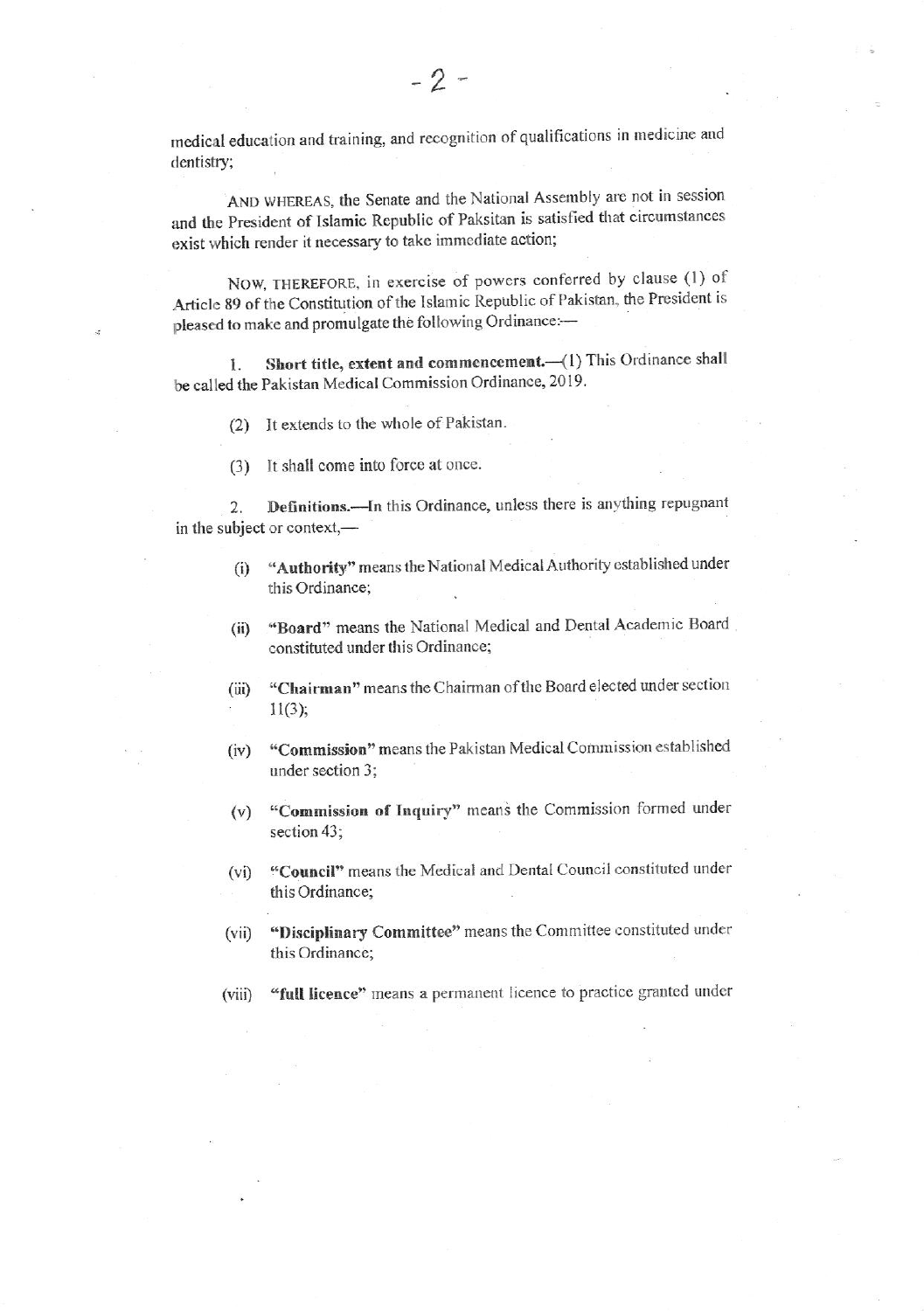this Ordinance subject to continuing validity of the licence under this Ordinance and applicable rules and regulations;

- "higher Education Commssion" means the Higher Education  $(ix)$ Commssion established under the Higer Education Commssion Ordinanace, 2002 (LIII of 2002);
- "medical and dental institution" means an entity which imparts  $(x)$ medical or dental education or training or provides healthcare services including hospitals and diagnostic services but excluding private medical or health clinics of a medical or dental practitioner;
- "medical and dental colleges admissions test "or MDCAT"  $(xi)$ means the medical and dental colleges admissions test;
- "member" means the member of the National Medical Authority as  $(xii)$ appointed pursuant to this Ordinance;
- "Division" means the Division to which business of this Ordinance  $(xiii)$ stands allocated;
- "national equivalence board examination" or "NEB" means the  $(xiv)$ national equivalence board examination;
- "national licensing examination" or "NLE" means national  $(xy)$ licensing examination as defined in section 21;
- "President" means the President of the Council;  $(xvi)$
- "provisional licence" means a licence granted to enable training  $(xvii)$ and education prior to grant a full licence and subsequent to having qualified the national licensing examination;
- "regulations" mean regulations made under this Ordinance;  $(xviii)$
- "rules" mean rules made under this Ordinance;  $(xix)$
- "temporary licence" means a licence granted for a fixed period of  $(xx)$ time for a specific purpose provided for under this Ordinance;
- "Tribunal" means the Medical Tribunal as constituted pursuant to  $(xxi)$ the Medical Tribunal Ordinance, 2019 ( of 2019);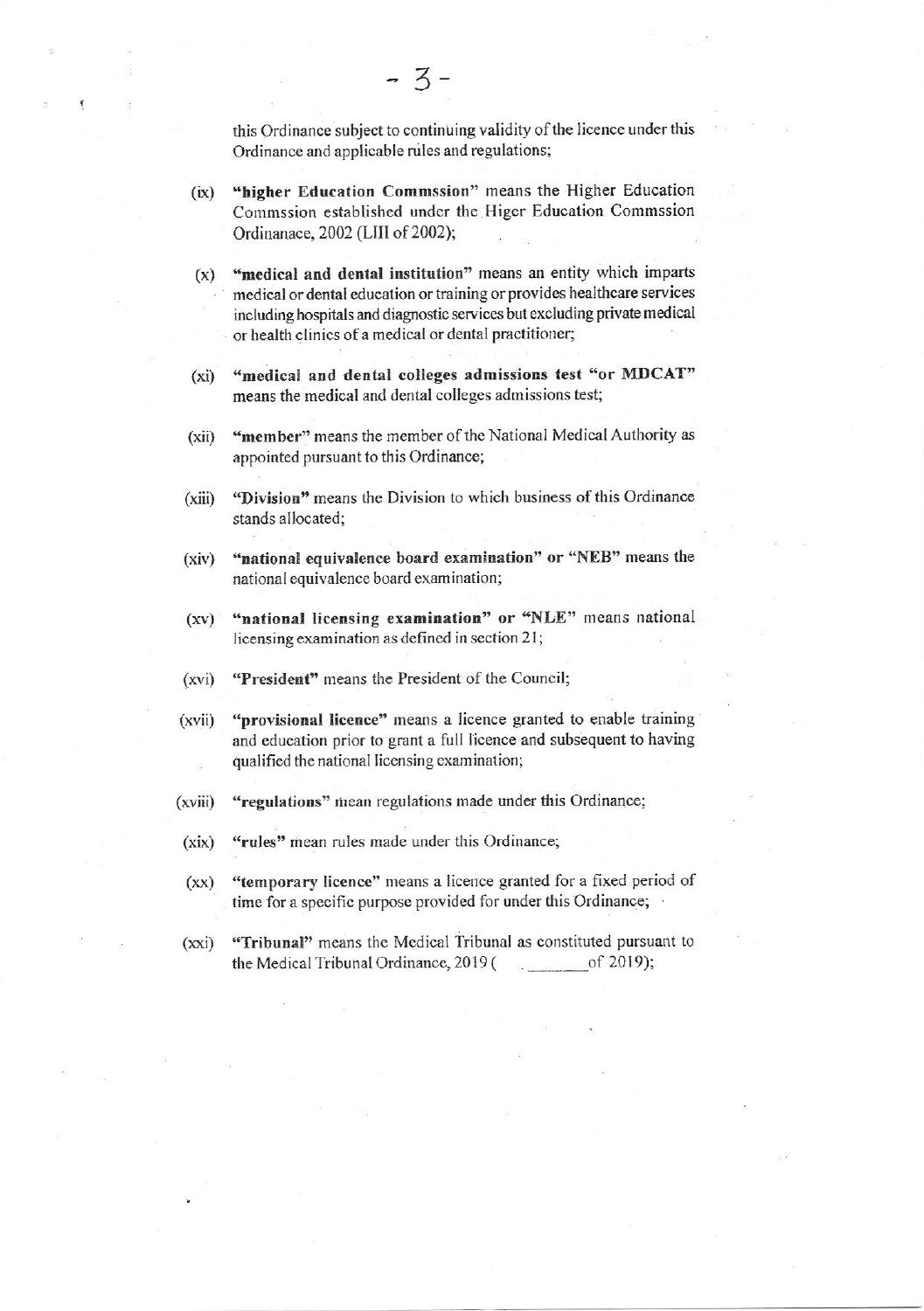"Vice-President" means the Vice-President of the Council;  $(xxi)$ 

Constitution of the Commission.-- (1) Upon the commencement 3. of this Ordinance, the Federal Government shall establish in accordance with the provisions of this Ordinance the Pakistan Medical Commission.

The Commission shall be a body corporate by the name of the Pakistan  $(2)$ Medical Commission having perpetual succession and a common seal, with power, subject to the provision of this Ordinance, to hold and dispose of property, to enter into contracts and shall in the said name sue and be sued.

The headquarters of the Commission shall be at Islamabad and it may  $(3)$ establish its offices at any other place as it may deem necessary.

the Pakistan Medical Commission shall consist of .- $(4)$ 

- The Medical and Dental Council;  $(a)$
- The National Medical and Dental Academic Board; and  $(b)$
- The National Medical Authority consisting of members as provided  $(c)$ for under section 16.

Composition of the Council.- (1) The Council shall comprise the 4. following members to be notified after approval by the Prime Minister of Pakistan in the official Gazette, namely:-

- three members of civil society who shall be nominated by the  $(a)$ Prime Minister of Pakistan consisting of a nationally recognized philanthropist or person of known repute, a legal professional and a chartered accountant;
- three members being licensed medical practitioners with at least twenty  $(b)$ years experience of outstanding merit and not being the vice-chancellor, dean, principal or administrator or owner or shareholders of a medical or dental university, college or hospital, nominated by the Prime Minister;
- one member being a licensed dentist with at least twenty years  $(c)$ experience of outstanding merit and not being the vice-chancellor, dean, principal, administrator or owner or shareholders of a medical or dental university, college or hospital, nominated by the Prime Minister of Pakistan;